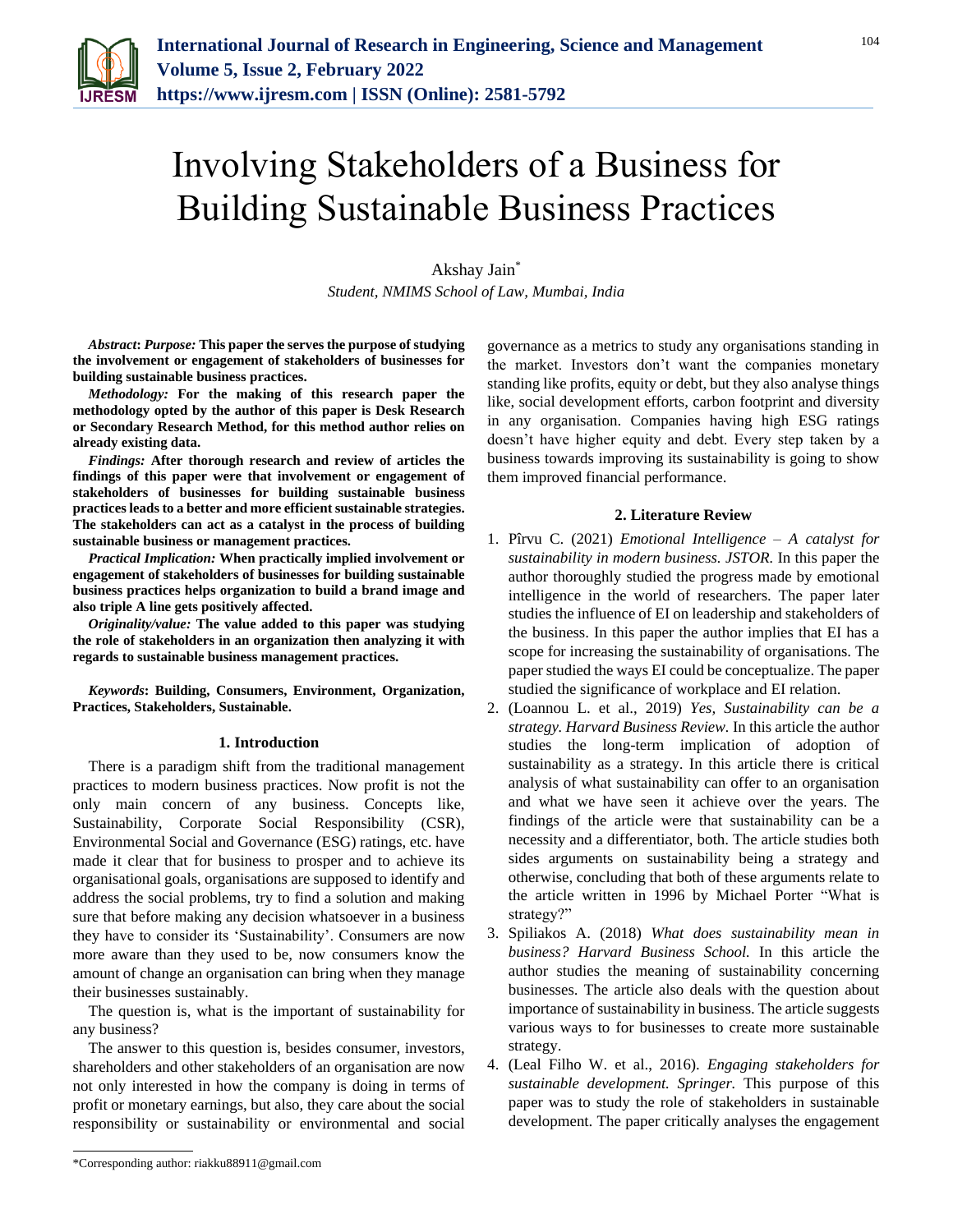of stakeholders for sustainable development. The paper studies the problem that may arise due to the role played by the stakeholders when they are involved in sustainable business practises. the conclusion given by the paper was that keeping aside the obstacles and challenges faced by business with the involvement of stakeholders, the engagement might be worth it. The paper also suggested some of the different ways in which stakeholders can be involved.

5. (Adebanjo, D. et al., 2016)*. The impact of external pressure and sustainable management practices on manufacturing performance and environmental outcomes. Emerald*. This paper studies the environmental outcomes of external pressure and sustainable management practices. This paper discussed that there is a lack of combined study between external pressure sustainable management and environmental outcomes. The study is based on India, China and Malaysia. The paper also studies the impact of sustainable management initiatives. The data for this paper were collected from International Manufacturing Strategy Survey (IMSS) (The International Manufacturing Strategy Survey, 2014).

## **3. Research Methodology**

The Methodology opted by the author of this paper is Desk Research or Secondary Research Method, for this method author relies on already existing data.

## **4. Research Objectives**

The main objective of this research paper is to study the Involvement of stakeholders of a business for building sustainable business practises.

- 1. To study the factor contributing to sustainable brand image of an organisation.
- 2. To study the tole of all stakeholder in building a sustainable brand image for a business.
- 3. To provide effective strategy to enhance sustainability of business.

# **5. Research Question**

Is it effective to involve all stakeholders in business to create a sustainable brand image?

## **6. Findings**

One thing that should be discussed in the start is GREEN and SUSTAINABLILTY are two different concepts. Researchers believe that environmental concern among people started in late 19<sup>th</sup> century, but the focus on bringing a change or a necessity for change in our way of living started in early  $20<sup>th</sup>$  century. With the advancements and growth in technology and mindset of our surroundings, by using the more developed resources we can act more precisely on sustainability. The VUCA (short for *volatility, uncertainty, complexity and ambiguity,*) changes that we witnessed with a world hit by covid-19, we saw people showing concerns and taking sustainability more seriously. People use sustainability and green as interchangeable words,

because both of them intends to take initiatives towards environment protection and betterment of the society. According to the definition given by Webster's Dictionary green means something "concerned with or supporting environmentalism" this definition is vague and doesn't comment on the criteria for being 'green' or even being classified as that. In today's world we see businesses using the 'green' wherever possible. Whereas definition given by Webster's Dictionary conveys 'sustainable' as "of, relating to, or being a method of harvesting or using a resource so that the resource is not depleted or permanently damaged." A definition of this sort clearly signifies the criteria or how and why something can be termed as sustainable.

Sustainability in management practises is concerned with adopting measures to mitigate the overall harm that any organisation can possibly carry out to harm the environment. Taking initiatives that causes zero to minimal negative impact on the community or society. Before making any decision, businesses should really check the effect that decision will make on our environment and society. Consumers and other stakeholders of the organisation realise that the amount of concern showed by any organisation towards the safeguarding of our planet, positively affects the brand image of that firm. Researchers, investors, business enthusiast, marketeers, consumers etc. know understand the need for any business to adapt to the VUCA changes and take initiatives for giving back to the community. When we study the strategies implemented by various businesses, we see that never can two strategies be exactly similar to the other one. Because sustainability is not limited to environmental factors such as global warming or pollution, some of the other factors of sustainability are economic factor, social factor etc.

Before making any decision, businesses should make sure their goal are "SMART"—specific, measurable, achievable, relevant, and time-bound (Spiliakos A., 2018). Measures that can be undertaken for creating strategies that are more sustainable are:

- 1. Find out what sustainability means for the business' stakeholder, make separate groups of stakeholders of your organisation and see what they think are the steps that the business should take, on priority basis.
- 2. After finding out what necessary steps should be taken according to the stakeholders, manifest the mission that the company has regarding sustainability. This the most important step when it comes to creating a brand image.
- 3. Pursuit your strategy once your mission is all set. This is the step where you provide your organisation with a sustainable business strategy. At this step the decisions you make are being made while keeping in mind the *triple bottom line* which refers to how a company's actions impact profit, people, and the planet. (Elkington J., 2018)
- 4. This is the final step where you analyse the results after implementing the strategies. This is the final stage where you get to see the difference between your plan and actual achievements your strategies make. There